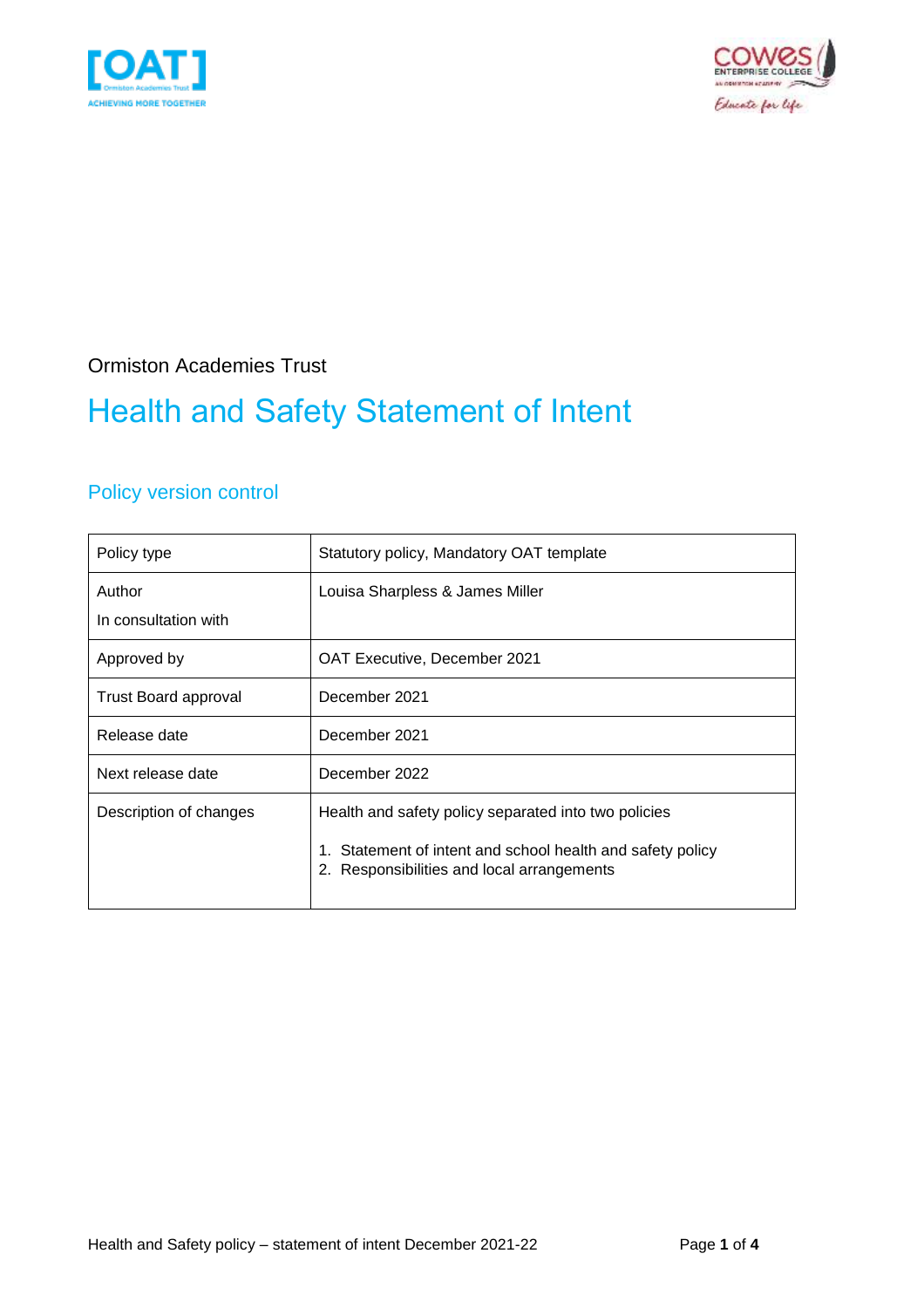



| <b>Version</b> | <b>Date</b>   | <b>Comments</b>                                                                             |
|----------------|---------------|---------------------------------------------------------------------------------------------|
| 1.0            | November 2018 | Annual review                                                                               |
| 1.1            | November 2019 | Updates and amendments                                                                      |
| 1.2            | November 2020 | Annual review                                                                               |
| 1.3            | November 2021 | Annual review and updates                                                                   |
| 1.4            | December 2021 | Updated to reflect decision making<br>framework & minor changes as part of<br>annual review |

## **Contents**

| Part 1: Statement of Intent |  |
|-----------------------------|--|
|                             |  |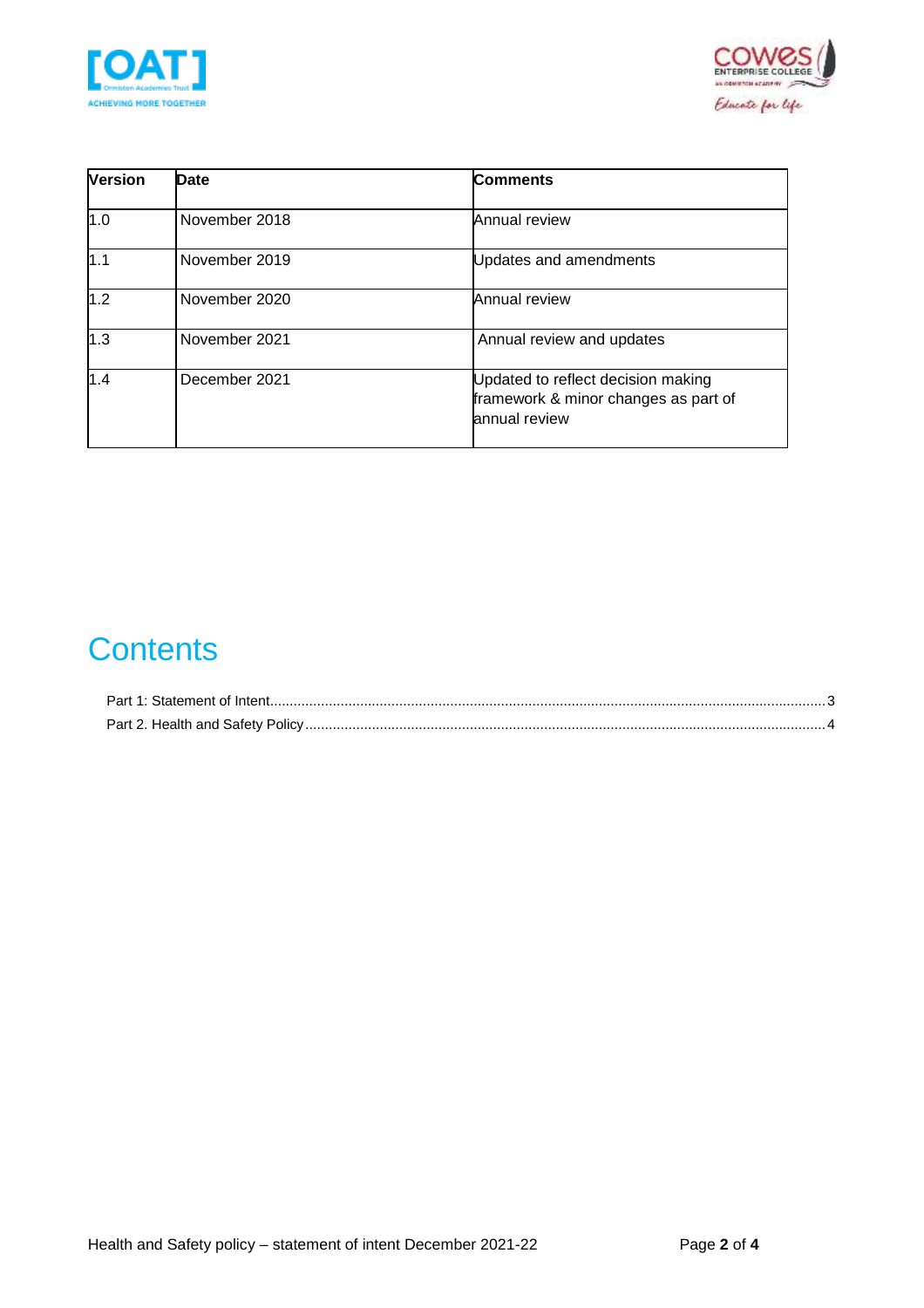



# Ormiston Academies Trust

## Health & Safety Policy

### <span id="page-2-0"></span>Part 1: Statement of Intent

Ormiston Academies Trust (OAT) is a multi-academy trust responsible for a network of primary and secondary schools, alternative provision and one special school across the country. We are committed to ensuring the health, safety and wellbeing of our staff, students, contractors, visitors, and others who may be directly affected by our activities. We strive to be the benchmark of health and safety good practice across all sectors in which OAT operates.

In accordance with OAT Governance: Schemes of Delegation, the Trustees will be accountable for:

- **•** The health and safety of all students, staff, contractors, visitors, and all third-party personnel
- **.** Instituting a health and safety policy and updating on an annual basis
- Checking that health and safety legislation and regulations are followed
- **Ensuring that OAT have adequate insurance in place**

Ensuring the safety of our community is of paramount importance, and this policy reflects our dedication to creating a safe learning environment.

**Signed Trustees**